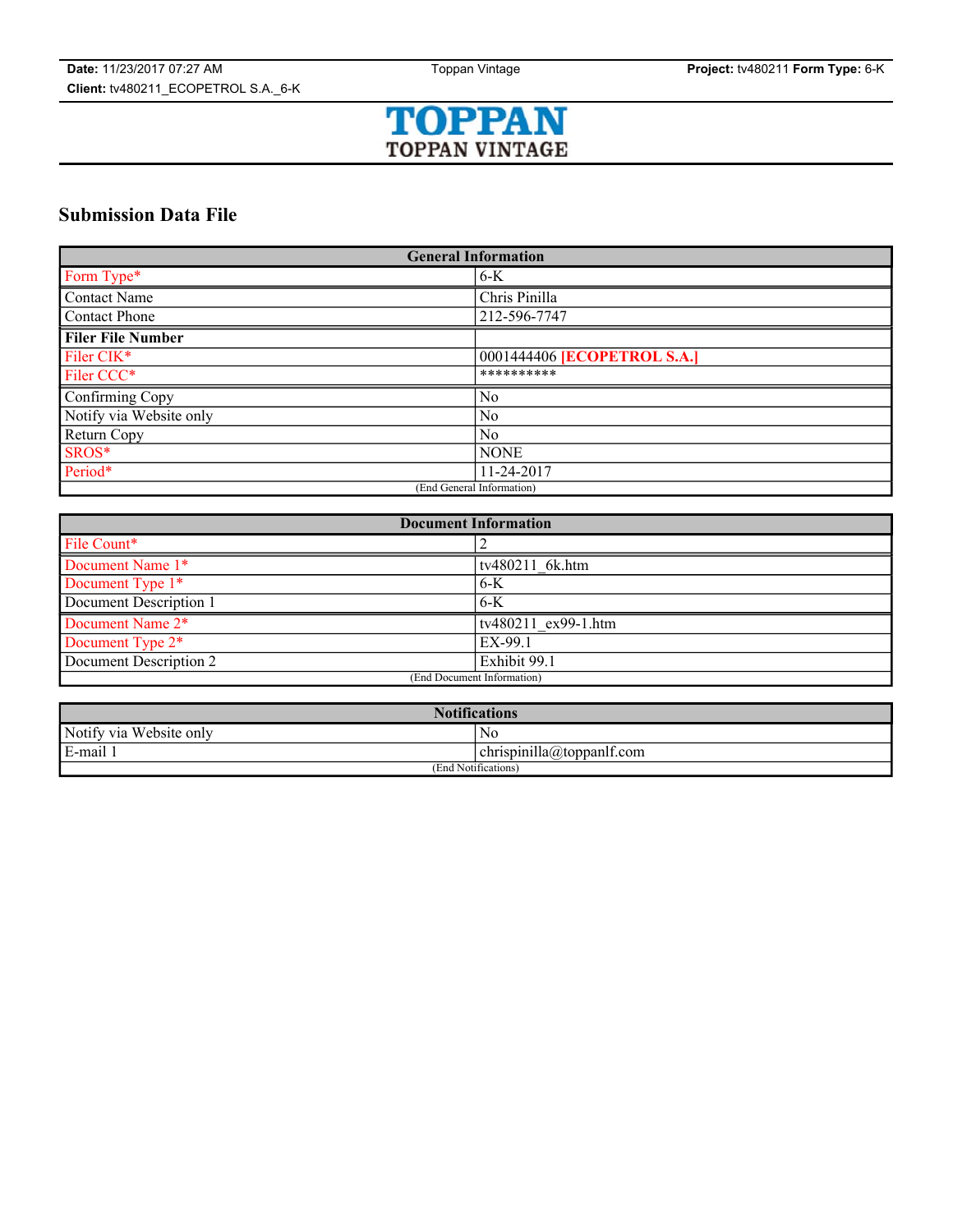**Date:** 11/23/2017 07:27 AM Toppan Vintage **Project:** tv480211 **Form Type:** 6-K **Client:** tv480211\_ECOPETROL S.A.\_6-K **File:** tv480211\_6k.htm **Type:** 6-K **Pg:** 1 of 2

## **UNITED STATES SECURITIES AND EXCHANGE COMMISSION Washington, D.C. 20549**

### **FORM 6-K**

## **REPORT OF FOREIGN PRIVATE ISSUER PURSUANT TO RULE 13a-16 OR 15d-16 UNDER THE SECURITIES EXCHANGE ACT OF 1934**

For the month of November, 2017 Commission File Number 001-34175

# ECOPETROL S.A.

(Exact name of registrant as specified in its charter)

N.A.

(Translation of registrant's name into English)

COLOMBIA

(Jurisdiction of incorporation or organization)

Carrera 13 No. 36 – 24 BOGOTA D.C. – COLOMBIA

(Address of principal executive offices)

Indicate by check mark whether the registrant files or will file annual reports under cover of Form 20-F or Form 40-F.

Form 20-F  $\boxtimes$  Form 40-F  $\Box$ 

Indicate by check mark if the registrant is submitting the Form 6-K in paper as permitted by Regulation S-T Rule 101(b)(1)

 $Yes \Box$  No  $\overline{\times}$ 

Indicate by check mark if the registrant is submitting the Form 6-K in paper as permitted by Regulation S-T Rule 101(b)(7)

 $Yes \Box$  No  $\boxtimes$ 

Indicate by check mark whether the registrant by furnishing the information contained in this form is also thereby furnishing the information to the Commission pursuant to Rule 12g3-2(b) under the Securities Exchange Act of 1934.

 $Yes \Box$  No  $\boxtimes$ 

If "Yes" is marked, indicate below the file number assigned to the registrant in connection with Rule 12g3-2(b): 82-  $N/A$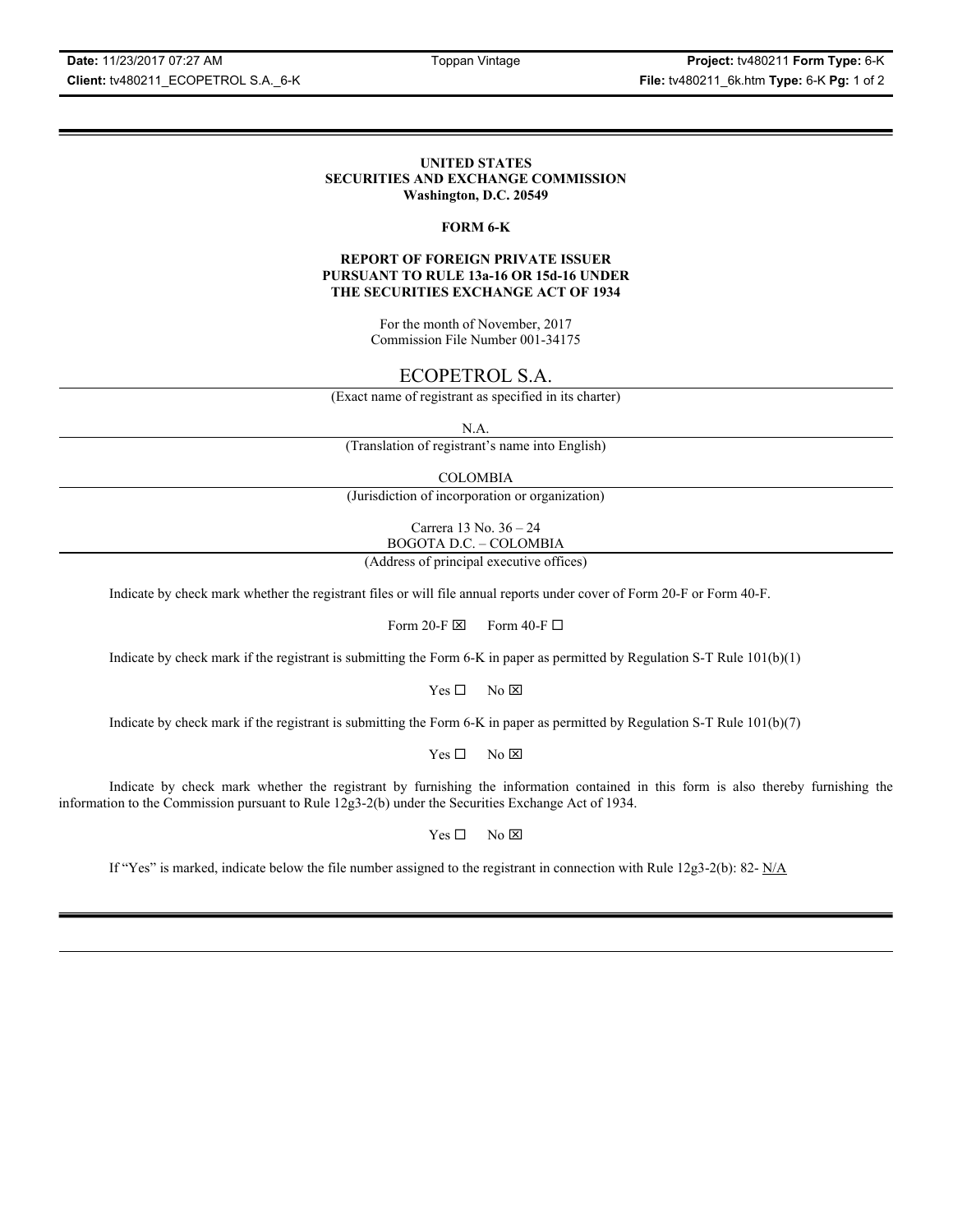# **SIGNATURES**

Pursuant to the requirements of the Securities Exchange Act of 1934, the registrant has duly caused this report to be signed on its behalf by the undersigned, thereunto duly authorized.

Ecopetrol S.A.

By: /s/ María Fernanda Suárez Name: María Fernanda Suárez Title: Chief Financial Officer

Date: November 24, 2017